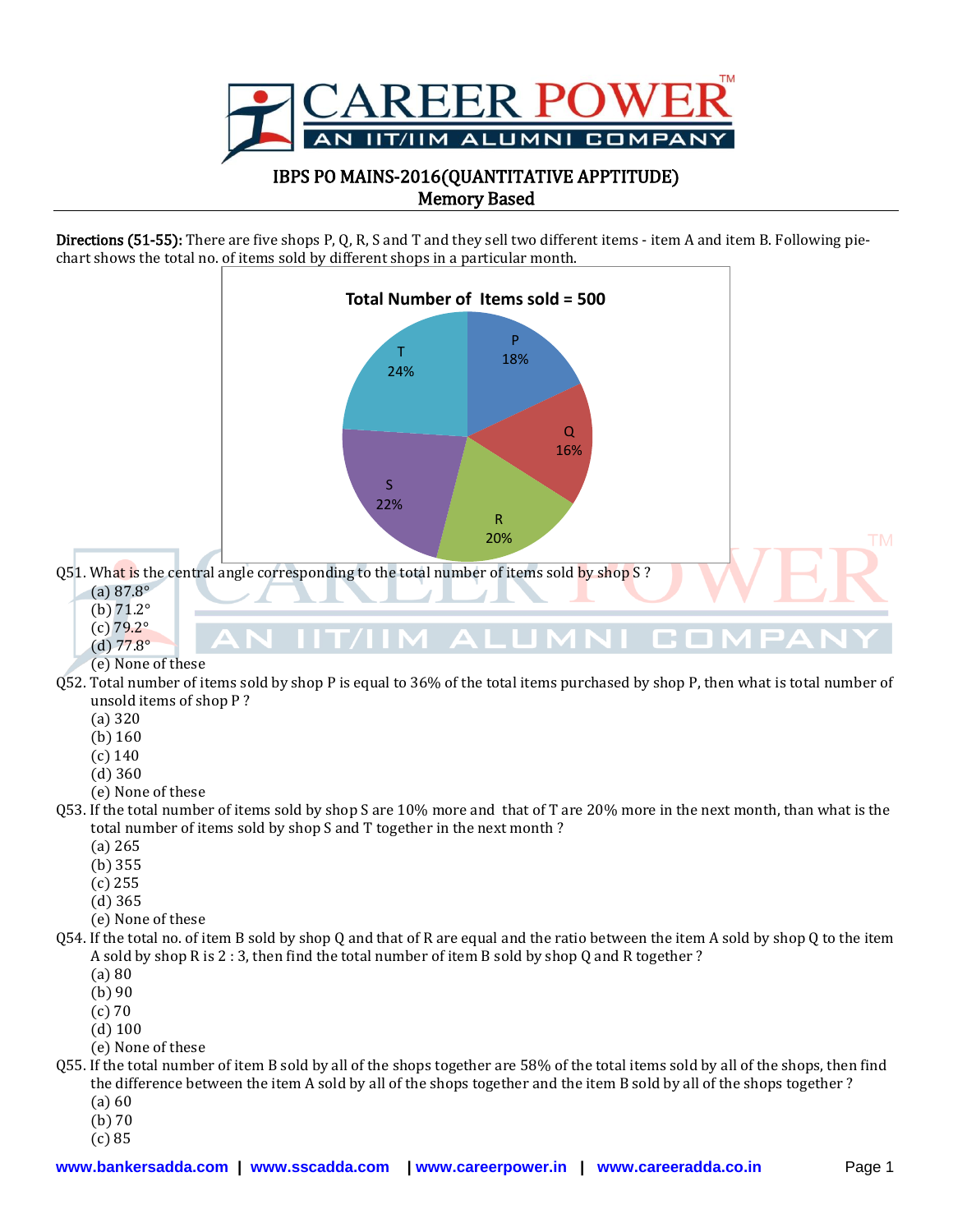(d) 95

(e) None of these

- Q56. The average age of Sheela, Ram and Mona is 38 years . 2 year ago, average age of Sheela and Ram is 39 year. 2 year hence, average age of Hema and Mona is 45. Find the present age of Hema ?
	- (a) 52 years
	- (b) 54 years
	- (c) 50 years
	- (d) 48 years
	- (e) None of these
- Q57. Total distance between A and B is d kms. If the distance travelled along the stream is three time of the total distance and the distance travelled against the stream is two times of the total distance. If the time taken to cover the distance along the stream is 10% less then the time taken to cover the distance against the stream. If a person cover a distance of 21 km in 1 hr 24 min along the stream, then find the rate of current ?
	- (a) 2 km/hr
	- (b) 3 km/hr
	- (c) 1 km/hr
	- (d) 4 km/hr
	- (e) None of these
- Q58. In a bag there are 3 magenta balls, 5 green balls and 7 blue balls . 2 balls are drawn one by one without replacement. If the first ball comes out to be of magentacolour, then 8 more magenta coloured balls are added to bag. Find the probability that both the balls drawn are of magenta colour.
	- $(a) \frac{1}{3!}$ (b)  $\overline{11}$
	- $(c) \frac{1}{11}$
	- $(d) \frac{1}{2}$
	- (e) None of these

**THEFT** Q59. A started a business , Band C joined him in the 1st year ,they invested in the ratio of 5:4:7 respectively and the period for which they invested was in the ratio of 4:3:2 respectively. In the 2nd year , A doubled the investment, B and C continued with the same investment as they investor for the same no of month as they did in 1st year. The total profit in 2 years was 14000. What is B's share of profit.?

| $(a)$ Rs 2500    | THOUGH WHALE DISTRICT OF DEVILLE<br>I AN II |               | (b)Rs 3000 ALUMNI COMPANY |
|------------------|---------------------------------------------|---------------|---------------------------|
| $(c)$ Rs 3500    |                                             | $(d)$ Rs 4000 |                           |
| (e)none of these |                                             |               |                           |

Q60. A man invested rs X in simple interest at a rate of interest of 15 % for 5 yrs .then he invested X+300 at compound interest at 10% rate for 2 years.The total interest obtained in 2 years is Rs4383. Find the total amount (in Rs) invested by the man.

| (a)9000           | (b)8700 |
|-------------------|---------|
| (c) 8500          | (d)9300 |
| (e) none of these |         |

 $\overline{\phantom{0}}$ 

 $\triangle$ 

Directions (61-65): Study the following line graph carefully and answer the following questions.

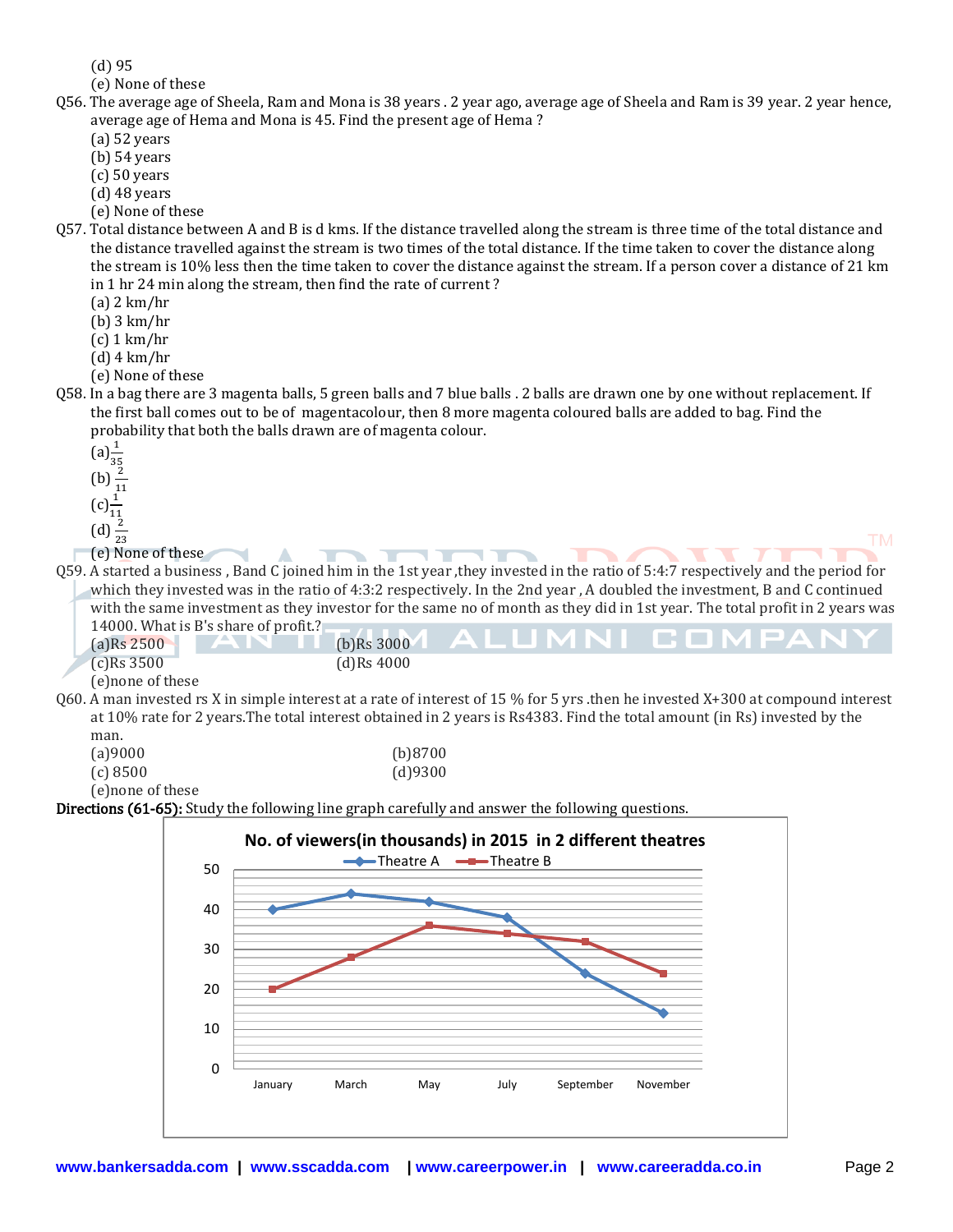Q61. What is the difference between total number of viewers of theatre A in may, September and November together and the no. of viewers of theatre B in the same months ?

- (a) 12000
- (b) 16000
- (c) 8000
- (d) 14000
- (e) None of these

Q62. If number of viewersof theatre A in January 2016 increases by 20% and that of theatre B by10% as compared to the corresponding no. of viewers of these theatres in January in 2015. Then find the difference between no. of viewers of theatre A and theatre B in January 2016.

- (a) 20000
- (b) 22000
- (c) 25000
- (d) 26000
- (e) None of these

Q63. The number of viewers of theatre B in October is equal to average of the viewers of same theatre in September and November, also the viewers of theatre A in October is  $\frac{3}{7}$  of the viewers of theatre B in the October month. Find the number of

viewers of theatre A in October.

- (a) 24000
- (b) 22000
- (c) 25000
- (d) 20000
- (e) None of these
- Q64. The total number of viewers in march 2016 increased by 40% as compared to that in March 2015. If the viewers of theatre A in March 2016 are 25% more than that in 2015. Then find the difference between number of viewers of theatre B in March 2016 and in March 2015. **FM** 
	- (a) 15800
	- (b) 19800
	- (c) 17800
	- (d) 18800

(e) None of these Q65. What is the ratio of viewers of theatre A in May and November together to that of theatre B in January and September together?

- (a) 14 : 11
- (b) 13 : 14
- $(c)$  11 : 14
- 
- $(d)$ 14:13
- (e) None of these

Directions (66-70): find the wrong term in the following series-

| Q66.33 39 |            |            | 56 | 85  | 127 | 185         | 254   |
|-----------|------------|------------|----|-----|-----|-------------|-------|
|           | $(a)$ 39   |            |    |     |     |             |       |
|           | (b) 254    |            |    |     |     |             |       |
|           | $(c)$ 185  |            |    |     |     |             |       |
|           | (d) 85     |            |    |     |     |             |       |
|           | $(e)$ 56   |            |    |     |     |             |       |
| Q67.7 9   |            |            | 21 | 67  | 275 | 1371        | 8233  |
|           | $(a)$ 275  |            |    |     |     |             |       |
|           | $(b)$ 21   |            |    |     |     |             |       |
|           | (c) 67     |            |    |     |     |             |       |
|           |            | $(d)$ 1371 |    |     |     |             |       |
|           |            | (e) 8233   |    |     |     |             |       |
| Q68.7 4   |            |            | 5  | 9   | 21  | 52.5        | 160.5 |
|           | $(a)$ 4    |            |    |     |     |             |       |
|           | $(b)$ 5    |            |    |     |     |             |       |
|           | (c)9       |            |    |     |     |             |       |
|           | $(d)$ 52.5 |            |    |     |     |             |       |
|           | $(e)$ 21   |            |    |     |     |             |       |
| 069.13 27 |            |            | 45 | 117 | 333 | 981<br>2925 |       |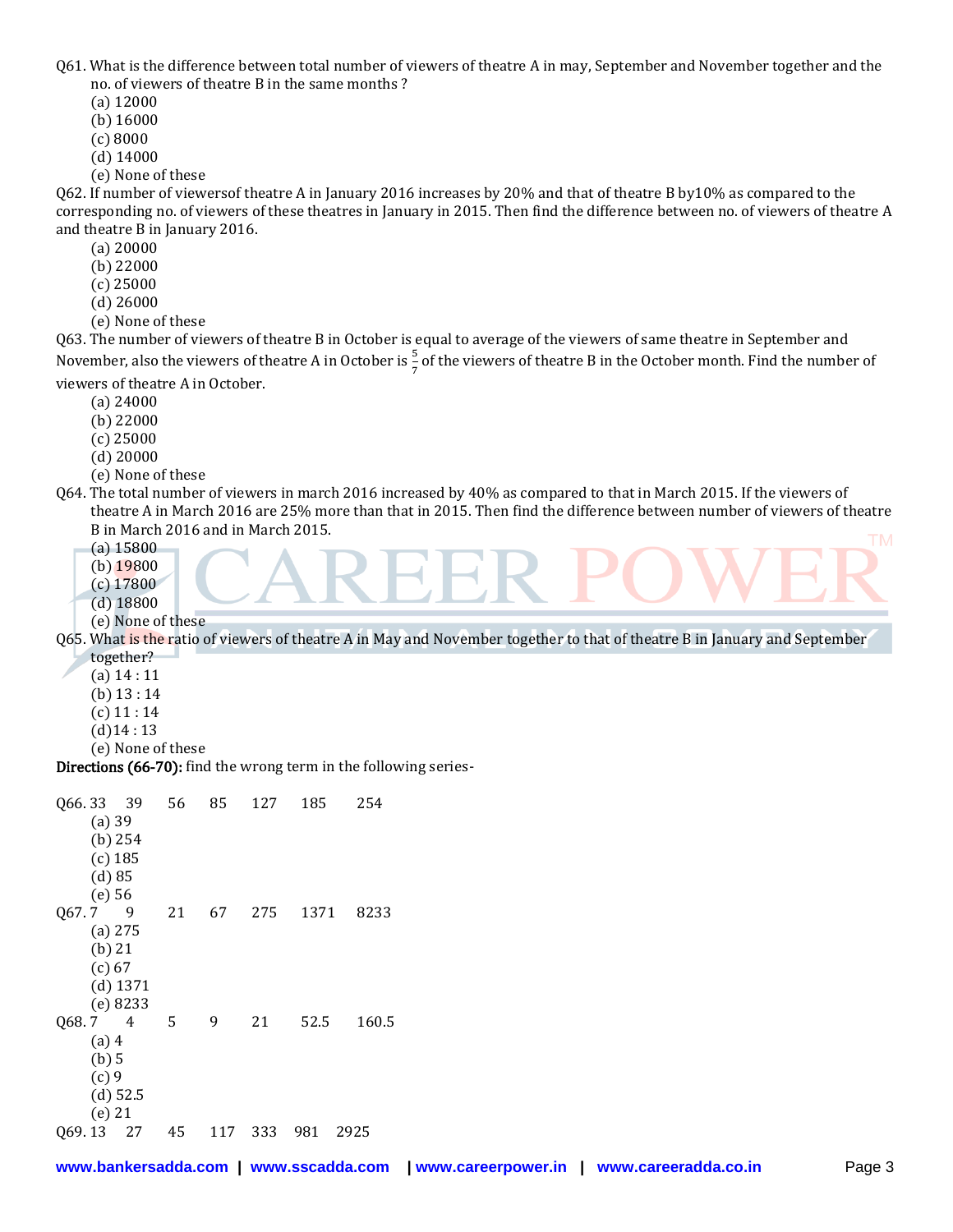|                      | $(a)$ 13  |            |    |    |     |     |      |
|----------------------|-----------|------------|----|----|-----|-----|------|
|                      | $(b)$ 27  |            |    |    |     |     |      |
|                      | (c) 45    |            |    |    |     |     |      |
|                      |           | $(d)$ 117  |    |    |     |     |      |
|                      | (e) 333   |            |    |    |     |     |      |
| Q70.3                |           | 6          | 15 | 45 | 157 | 630 | 2835 |
|                      | (a)45     |            |    |    |     |     |      |
|                      | $(b)$ 15  |            |    |    |     |     |      |
|                      | $(c)$ 157 |            |    |    |     |     |      |
|                      |           | $(d)$ 2835 |    |    |     |     |      |
|                      | (e)630    |            |    |    |     |     |      |
| $\sim$ $\sim$ $\sim$ | $\sim$    | . .        |    |    |     |     |      |

Q71. Two jar A and B. Both contain 20 % milk. The quantity of jar A is 4 times than that of quantity of jar B. both jar mixtures are mixed and form new mixture C and 15 litres of water is added .The final ratio of water to milk is now 19:4. Find the initial quantity (in litres) of milk in jar B.

| (a)5     |        | (b)4 |
|----------|--------|------|
| $(c)$ 10 |        | (d)8 |
| - -      | $\sim$ |      |

(e)none of these

Q72. The ratio of work done by 30 women to the work done by 25 men, in the same time is 5:6. If 9 women and 10 men can finish a work in  $3\frac{1}{13}$  days. Then how many women can finish the work in 4.5  $\,$  days?

| .                 |          |
|-------------------|----------|
| $(a)$ 18          | $(b)$ 16 |
| (c)20             | $(d)$ 25 |
| (e) none of these |          |

Q73. Out of a total 85 children playing badminton or table tennis or both, total number of girls in the group is 70% of the total number of boys in the group. The number of boys playing only badminton is 50% of the number of boys and the total number of boys playing badminton is 60% of the total number of boys. The number of children playing only table tennis is 40% of the total number of children and a total of 12 children pay badminton and table tennis both. What is the number of girls playing only badminton ?

- (a)  $16$  (b)  $14$ 
	- (c) 17 (d) Date inadequate
	- (e) None of these

Q74. A laptop costs 15 times as compared to cost of a mouse. On each laptop there is a profit of 25%. While the total profit on selling a mouse and a laptop is 30%. If there is a profit of Rs 2100 on selling the mouse then find the cost price of a laptop?

| (a)Rs30000       | (b)Rs2000                                                                                                                      |
|------------------|--------------------------------------------------------------------------------------------------------------------------------|
| (c)Rs32000       | (d)Rs35000                                                                                                                     |
| e)none of these) |                                                                                                                                |
|                  | 075. The marked price of a shirt and a trouser are in the ratio $1:2$ . The shopkeeper gives 40% discount on the shirt. If the |
|                  | total discount on the shirt and trousers is 30%, the discount offered on the trousers is                                       |

| aiscount on the shirt and nousers is st |            |
|-----------------------------------------|------------|
| (a) $15%$                               | (b) $20\%$ |
| $(c)$ 25%                               | $(d)$ 30%  |
| (e) none of these                       |            |

**Directions (76-80):** In the following table, the investments and profit of three persons is given for different years in a joint business.

|      | Investments (in Rs.) |       |       |       | Profit (in Rs.) |        |
|------|----------------------|-------|-------|-------|-----------------|--------|
| Year | л                    | В     |       | n     | D               |        |
| 2012 | 17000                | 21000 | 23000 | 85000 |                 | 115000 |
| 2013 |                      | 5000  |       |       | 12500           | 92500  |
| 2014 |                      | 7000  | 8000  |       |                 | 14000  |
| 2015 |                      |       | 9000  | 50000 | 44000           | 24000  |
| 2016 | 11000                | 20000 |       |       |                 |        |

**Note:** 

1. Apart from year 2015, they invested the amounts for same period.

2. Some values are missing. You have to calculate these value per given data.

Q76. If the total profit in 2014 is 49000, then find the ratio of the investment of B in 2013 to the investment of A in 2014.

- (a) 5 : 13
- (b) 10 : 27

(c) 15 : 11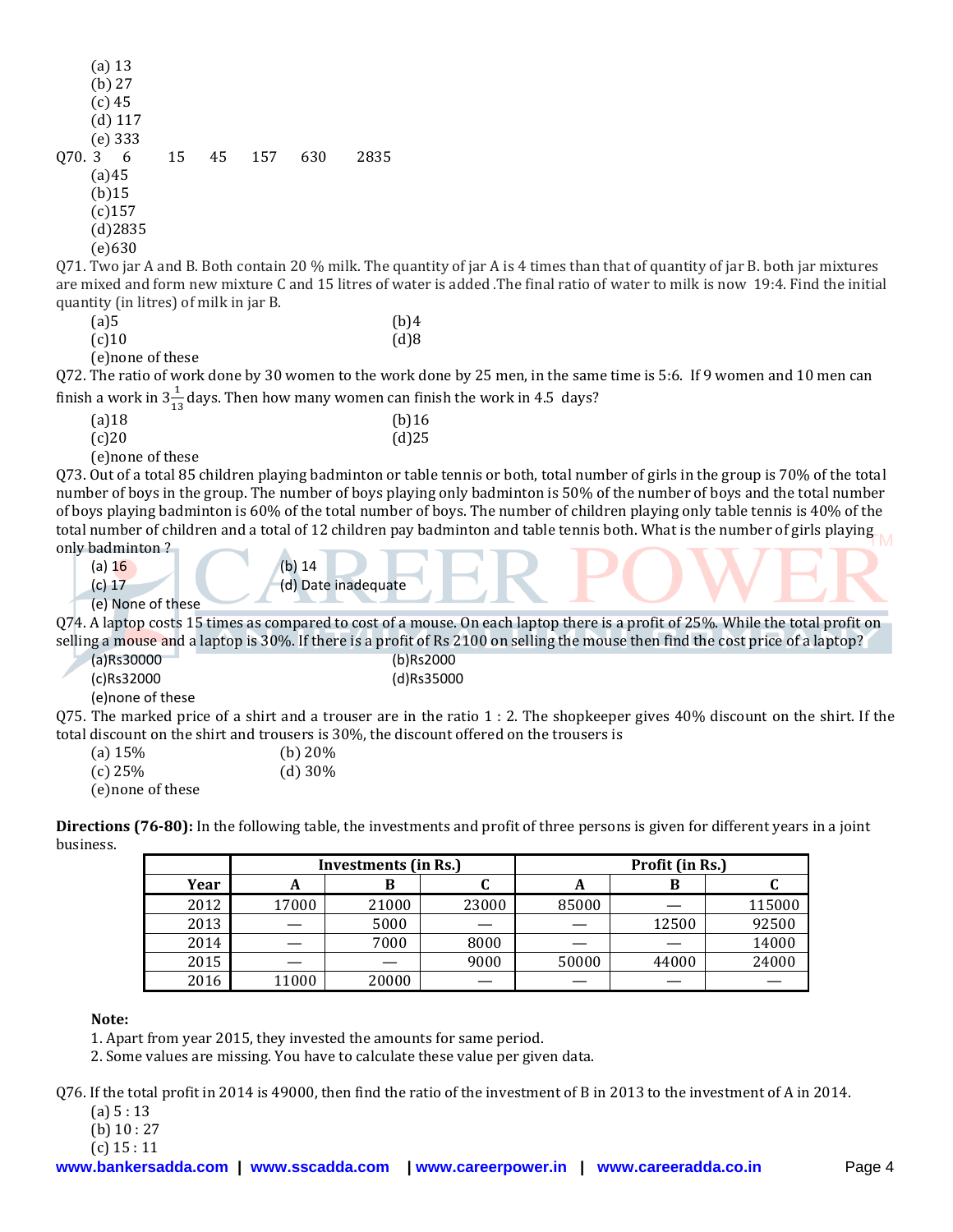- (d) 20 : 33
- (e) None of these

Q77. In year 2015 total investment of A and B is 58000, A and B invested their amount for 6 months and 4 months respectively then find the number of months that C invested his amount ?

- (a) 4 months
- (b) 6 months
- (c) 8 months
- (d) Can't be determined
- (e) None of these

Q78. The ratio of Total profit earned by B in year 2012 the profit earned by him in the year 2016 ?

- (a) 3 : 11
	- (b) 13 : 29
	- (c) 33 : 59
	- (d) Can't be determined
	- (e) None of these

Q79. Total investment made by A,B and C in 2013 was Rs75000. Profit earned by A in 2013 is approximate what % more than the investment made by C in 2013 ?

- (a) 131%
- (b) 115%
- (c) 120%
- (d) 123%
- (e) 149%

Q80. Total profit earned by all in 2016 is 445500 Rs. and the ratio of investment made by A and B together and investment made by B and C together is 31 : 52. Then find the difference between the profit made by A and C in 2016 ?

- (a) 153000
- (b) 148500
- (c) 166000
- (d) 170000
- (e) None of these

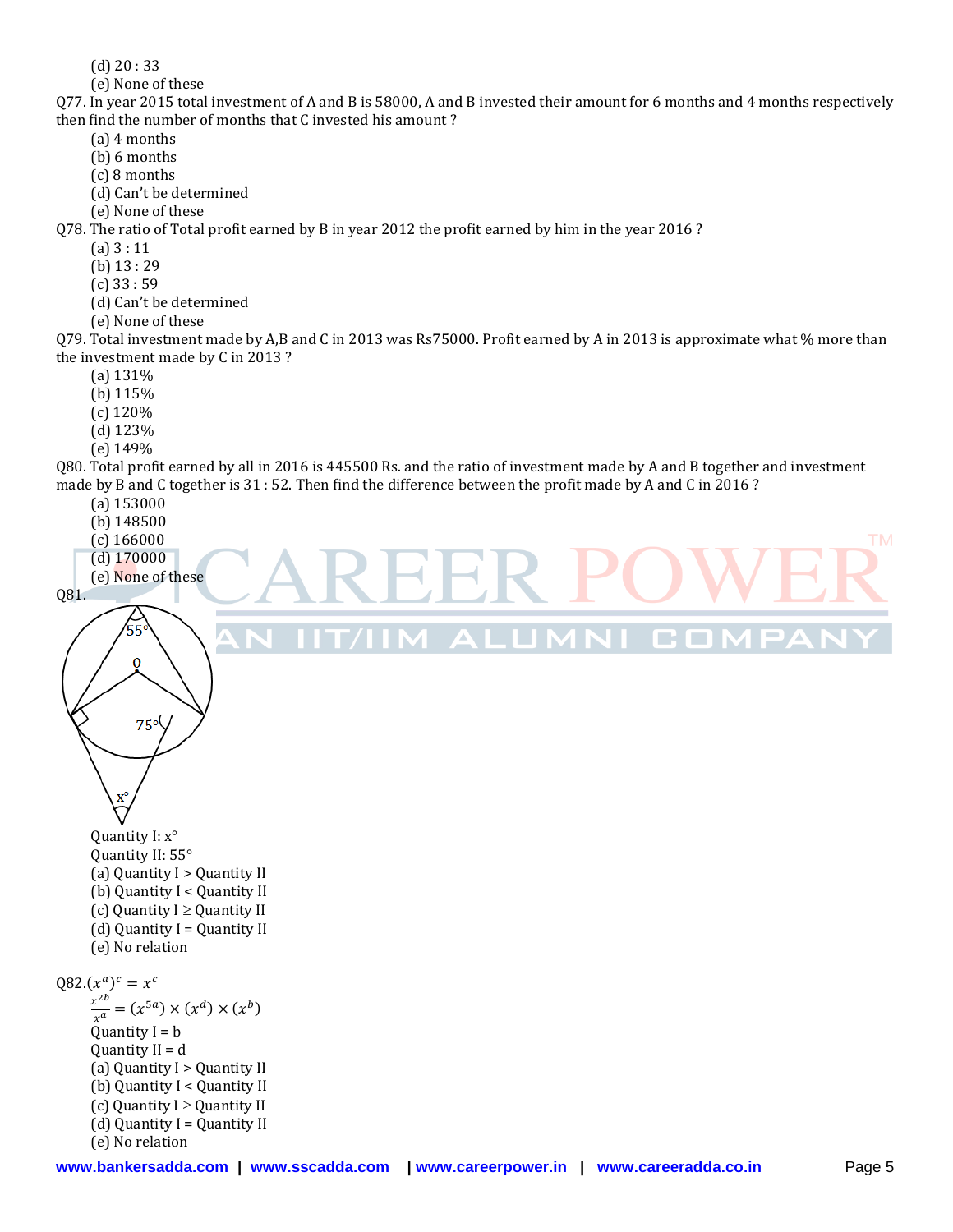083.  $a > 0 < b$ For all the integer value of a and b  $X = \frac{(a^2 + ab) - (ab^2 - b)}{(a^2 + b^2 - b)}$  $2a^2 + b^2$ Quantity I: x Quantity II: 1.5 (a) Quantity I > Quantity II (b) Quantity I < Quantity II (c) Quantity  $I \geq$  Quantity II  $(d)$  Quantity I = Quantity II (e) No relation Q84. A box contains 4 Red balls, 6 white balls, 2 orange balls and 8 black balls. Quantity I: Two balls are drawn at random probability that both balls are either red or white. Quantity II: Three balls are drawn. The probability that all are different. (a) Quantity I > Quantity II (b) Quantity I < Quantity II (c) Quantity  $I \geq$  Quantity II (d) Quantity  $I =$  Quantity II (e) No relation

Q85. The cost price of 2 items A and B is same. The shopkeeper decided to mark the price 40% more than the CP of each item. A discount of 25% was given an item A and discount of 20% was given on item B. total profit earn on both item was Rs.34

Quantity I: CP of the items

Quantity II: CP of any item which was sold at 12.5% profit and profit earned on it was sold for Rs. 50

(a) Quantity I > Quantity II

(b) Quantity I < Quantity II

(c) Quantity  $I \geq$  Quantity II

(d) Quantity  $I =$  Quantity II

(e) No relation

**Directions (86-90):** What should come in place of question mark (?) in the following given questions?(Note: You need not to calculate the exact value.) **TIM** 

```
Q86. 35.99\sqrt{?} + 32.0032\sqrt{?} = \frac{6}{10}\frac{88}{10.998} \times (?)(a) 81
      (b) 72
      (c) 169
      (d) 121
      (e) 144
(287. (3.02)^2 + (9.08)^2 + (8.03)^2 + (4.04)^2)(a) 170
      (b) 230
      (c) 150
      (d) 210
      (e) 160
\sqrt{360.98} \times 18.99 + 1082.98 \div 57.07 = ?(a)372
      (b) 380
      (c) 386
      (d) 400
      (e)420
089.94.95 \times 13.03 + \sqrt{35.98} \times 14.99 = 53 \times \sqrt{2}(a)25
      (b) 144
      (c) 225
      (d) 625
      (e)900Q90. (333% of 856)\div49.95=?
      (a)43
```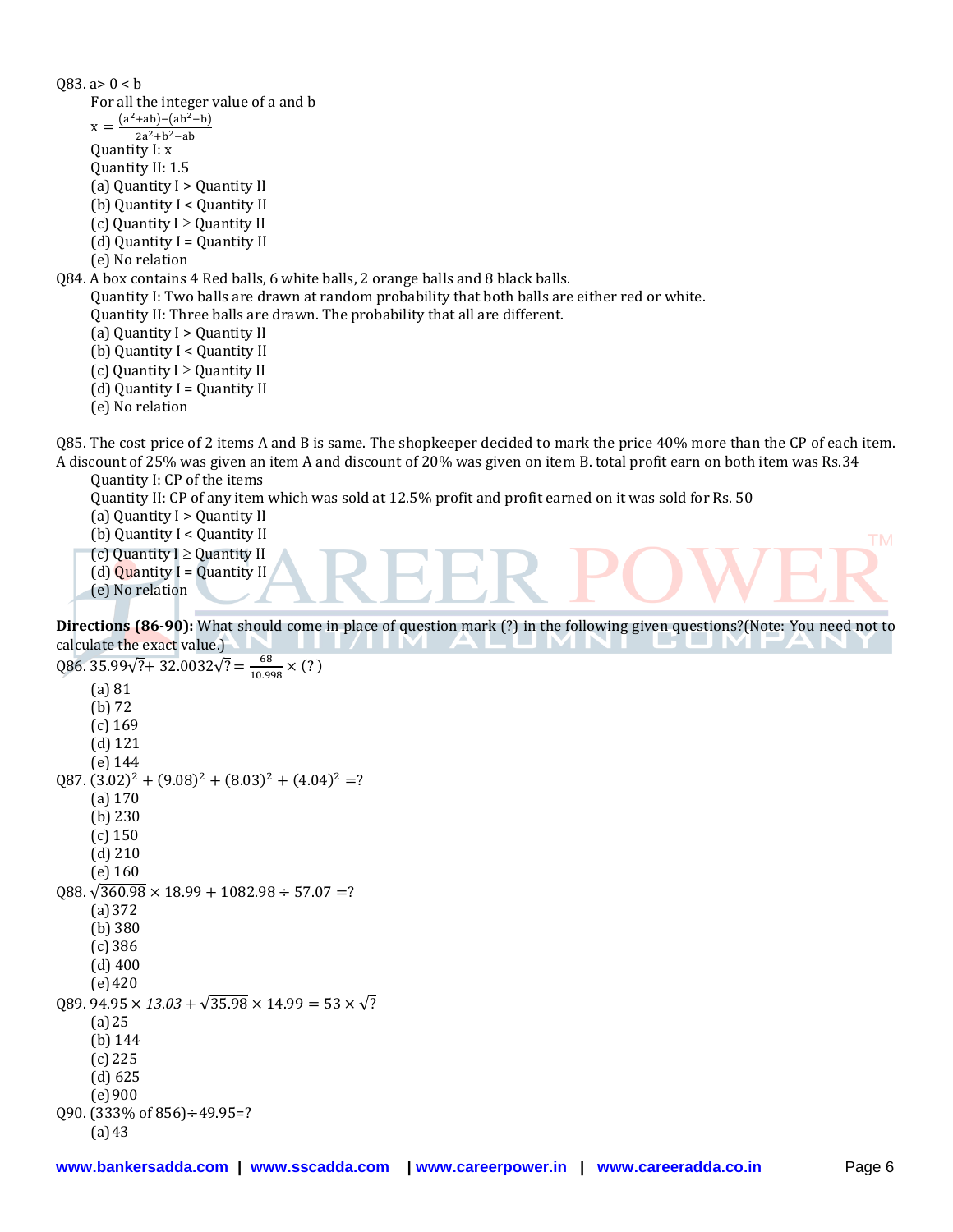(b)41

(c) 47

 $(d)39$ 

(e)57

Directions(Q91-95): In which of the following questions you have to find out that which of the following statement/statements are redundant for determining the answer of given question or can be dispensed with.

Q91. A trader sells a homogeneous mixture of A and B at the rate of Rs 32 per kg. What is the profit earned by the trader? (I) He bought B at the rate of Rs 29 per kg

(II)He bought per kg of A at Rs 8 higher than the rate of B per kg.

(III)He bought A at the rate of Rs 34 per kg

(a)Only I and II

(b) Only I and III

(c) I, II and III together are not sufficient

(d) Either (a) or (b)

(e) Any two of these

Q92. 12 men and 8 women can complete a piece of work in 10 days. How many days will it take for 15 men and 4 women to complete the same work?

(I) 15 men can complete the work in 12 days

(II) 15 women can complete the work in 16 days

(III) The amount of work done by a woman is three-fourth of the work done by a man in one day.

(a) Only I and II or III

(b) Only II or III

(c) Only III

(d) Any two of the three

(e)Only II

Q93. What will be the sum of the ages of father and the son after five years?

I. Father's present age is twice son's present age

II. After ten years the ratio of father's age to the son's age will become 12 : 7

III. The difference between the father's age and son's age was equal to the son's present age

(a) Only I or II

(b) Only II or III

(c) Only I or III

(d) Only III

(e)Any two of the three

Q94. What is the amount saved by Sahil per month from his salary?

(I) Sahil spends 25% of his salary on food, 35% on medicine and education.

(II) Sahil spends Rs 4000 per month on food and 35% on medicine and education and saves the remaining amount.

1 A

**TERMINAL PROPERTY** 

л

G O N

(III) Sahil spends Rs 2500 per month on medicine and education and saves the remaining amount.

(a) Only II

(b) Only III

- (c) Both II and III
- (d) either II or III
- (e) None

Q95. An article is sold at 15% discount. Find the percentage gain.

(I) If the article had been sold for Rs 150 less, there would have been no profit no loss

(II) Had the article been sold for Rs 50 more, the gain would have been 15%

(III) Cost price of the article is Rs 1000

(a) Only I or III

(b) Any one of them

(c) either I or II

(d) Any two of them

(e) None

## **Directions (96-100):Study the following information carefully to answer these question.**

An institute having 450 employees has sent all its employees for training in one or more areas out of HRM, computer skills and financial skills. The employees are classified into two categories—officers and clerks, who are in the ratio of 4 : 5. 10% of the officers take training only in computer skills, 16% of the clerks take training only in HRM which is equal to the number of